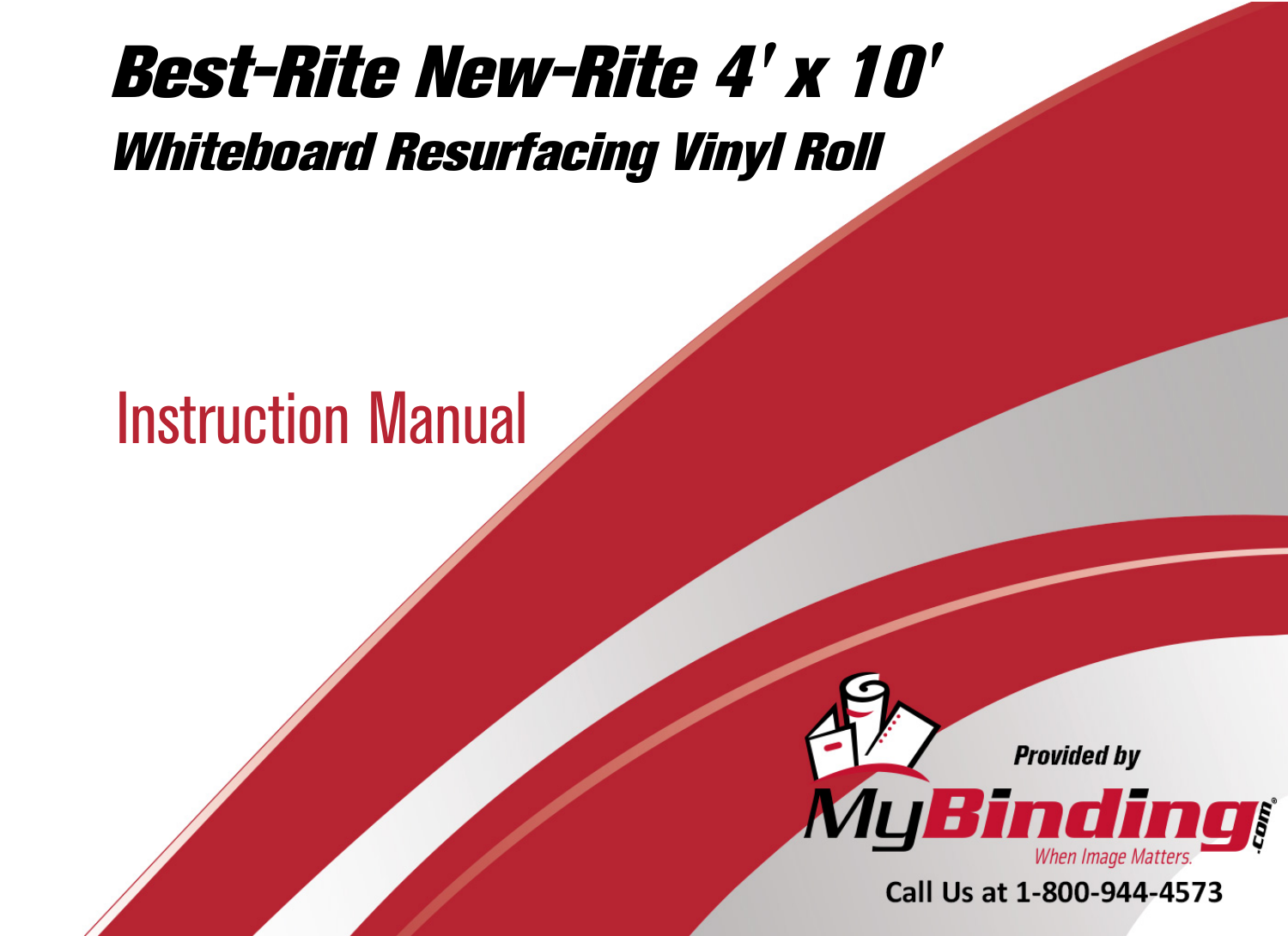**READ THROUGH INSTRUCTIONS FROM BEGINNING TO END BEFORE STARTING THIS INSTALLATION.**

**NOTE:THIS INSTALLATION REQUIRES TWO PEOPLE.**

Use the Sponge (P-2) dipped in a Mixture of Water and Alcohol to clean the surface being covered and to aid in positioning and moving the New-Rite Surface. This mixture will dry without effecting the bond.





NewRite\_install 11/30/09



## **#214 New-Rite Installation**